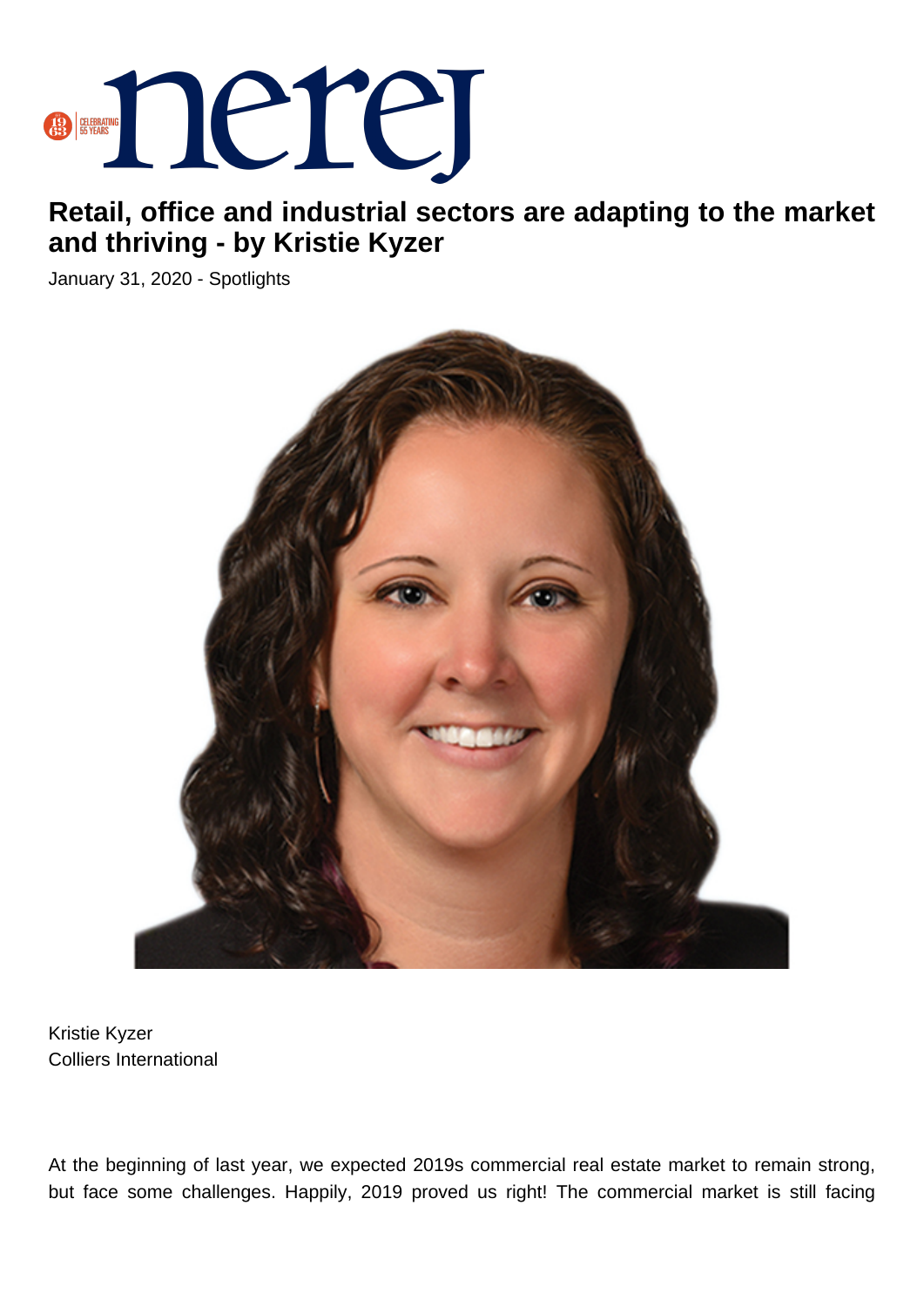challenges, including obsolete space in the industrial market, the availability of large office blocks, or the "retail apocalypse" caused by online retailers, but each sector is finding new ways to adapt. Not only was there an uptick of investment sales throughout the office, industrial, and retail categories, there was ample ground-up construction as well. Additionally, all the real estate categories we track adapt to increasing its occupancy rates.

## Retail Market

The retail market, which many said was on the verge of an apocalypse in NH, evolved throughout the year. While many retailers closed or downsized, especially big-box stores, many new users entered the market. Some traditional users, new to the market, opened new storefronts in smaller footprints. Some of the former big-box store locations were subdivided making room for some new uses, such as HomeSense and Sierra Trading Post who now occupy the former Bob's Store location in Bedford, NH.

The market is strengthening as non-traditional users are taking more space. Experiential retailers focusing on entertainment, fitness, and movement-based activities are becoming very popular. Over the past few years more indoor trampoline parks and go-kart facilities have entered the market. This year, fitness facilities backfilled downsized space. In Seabrook, Kohls downsized its space on Lafayette Rd. and Planet Fitness took over the 20,000+ s/f surplus.

Other non-traditional uses include medical-related users and CBD-based retailers, which are finding new retail locations. CBD retailers typically occupy smaller spaces, but because of the number of stores opening across the state, the total amount of square footage being occupied is significant enough to favorably improve the occupancy rate. It will be interesting to see which operators stay in place once the market becomes saturated. In our opinion, the franchise-based operators who seem to know their product line the best will be the ones that outlast the competition.

With non-traditional retail users, like trampoline parks, themed fitness operations, and CBD stores, opening across the state and other retailers adapting and creating smaller storefronts, the retail market appears to be adjusting and thriving.

## Office Market

One of the biggest challenges we talked about going into 2019 was the lack of large blocks of office space. This challenge is still true along Elm St. in the Central Business District in Manchester, but other areas have multiple large blocks open or that are coming to the market this year.

In the Manchester millyard, Southern New Hampshire University is in the process of renovating and relocating to the 190,772 s/f Langer Place mill building and vacating more than 82,000 s/f next door at 186 Granite St. The relocation is scheduled to be completed by the end of Q3 2020, moving most of its operations from Granite St. and potentially some from its main campus. Another change in the millyard involved Oracle's announcement that it will be permanently closing the former 100,000 s/f DYN office located on Dow St. This is scheduled to be completed during Q1 2020. Both availabilities will open excellent leasing opportunities in the Manchester millyard.